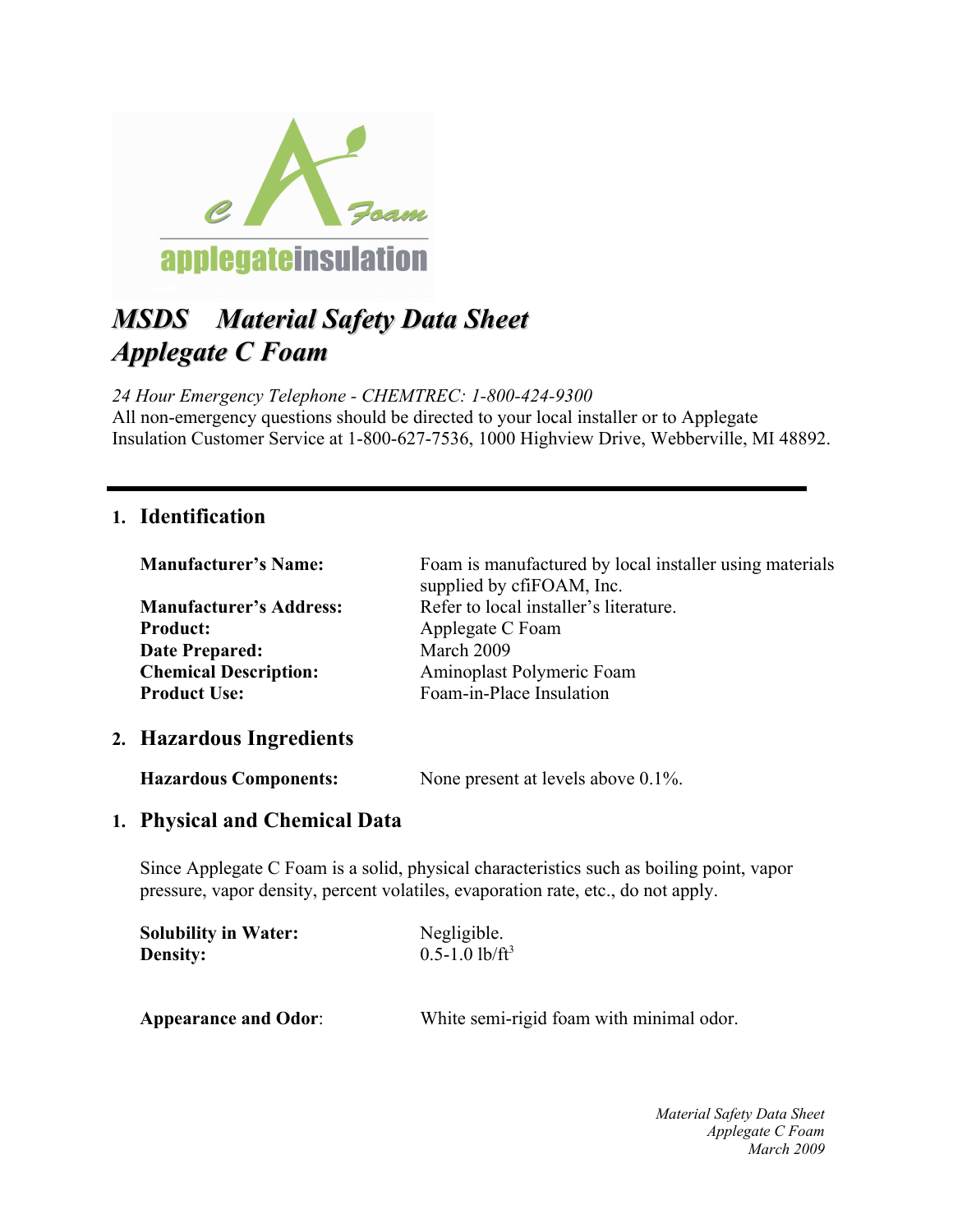## **4. Fire and Explosion Hazard Data**

|    | <b>Flash Point:</b><br><b>Extinguishing Media:</b><br><b>Special Fire Fighting Procedures:</b> | n/a                                                                                                   | Water spray or mist, $CO2$ , dry chemical, foam.<br>Wear a self-contained breathing apparatus with a full<br>face-piece operated in pressure demand or other<br>positive displacement mode.         |
|----|------------------------------------------------------------------------------------------------|-------------------------------------------------------------------------------------------------------|-----------------------------------------------------------------------------------------------------------------------------------------------------------------------------------------------------|
|    | 5. Reactivity Data                                                                             |                                                                                                       |                                                                                                                                                                                                     |
|    | <b>Chemical Stability:</b><br><b>Conditions to Avoid:</b>                                      | Normally stable.<br>properties.                                                                       | Strong acids and alkalis will deteriorate foam                                                                                                                                                      |
|    | Incompatibility:<br><b>Decomposition Products:</b>                                             | Unknown.<br>Carbon dioxide, carbon monoxide, and oxides of<br>nitrogen may be released during a fire. |                                                                                                                                                                                                     |
|    | <b>Hazardous Polymerization:</b>                                                               | Will Not Occur.                                                                                       |                                                                                                                                                                                                     |
|    | 6. Health Hazard Data                                                                          |                                                                                                       |                                                                                                                                                                                                     |
|    | <b>Threshold Limit Value:</b><br><b>OSHA Permissible Exposure:</b>                             | None Established.                                                                                     | None Established for foam. Foam may contain trace<br>amounts of formaldehyde, which has an OSHA PEL of                                                                                              |
|    | <b>Routes of Entry:</b>                                                                        | choking if swallowed.<br>Skin:<br><b>Eyes:</b>                                                        | 2 ppm STEL and .75 ppm TWA.<br><b>Ingestion:</b> Unlikely due to physical state. May cause<br>Not known to be an irritant.<br>Dust can cause irritation.<br>Inhalation: Inhalation of foam dust.    |
|    | <b>First Aid Procedures:</b>                                                                   | <b>Eyes:</b><br>Skin:                                                                                 | Flush thoroughly with water.<br>Does not apply.<br>Inhalation (of dust): Call physician if coughing,<br>discomfort or air passage obstruction occurs.<br>Ingestion: No adverse effects anticipated. |
|    | <b>Carcinogenicity Information:</b>                                                            |                                                                                                       | Foam is not listed as a carcinogen.                                                                                                                                                                 |
| 7. | <b>Spill or Leak Procedure</b>                                                                 |                                                                                                       |                                                                                                                                                                                                     |
|    | <b>For Spill:</b><br><b>Waste Disposal Method:</b>                                             |                                                                                                       | Not applicable. This is a solid product.<br>Incinerate or bury in approved landfill according to<br>local, state, and federal regulations.                                                          |
|    |                                                                                                |                                                                                                       |                                                                                                                                                                                                     |

*Material Safety Data Sheet Applegate C Foam March 2009*